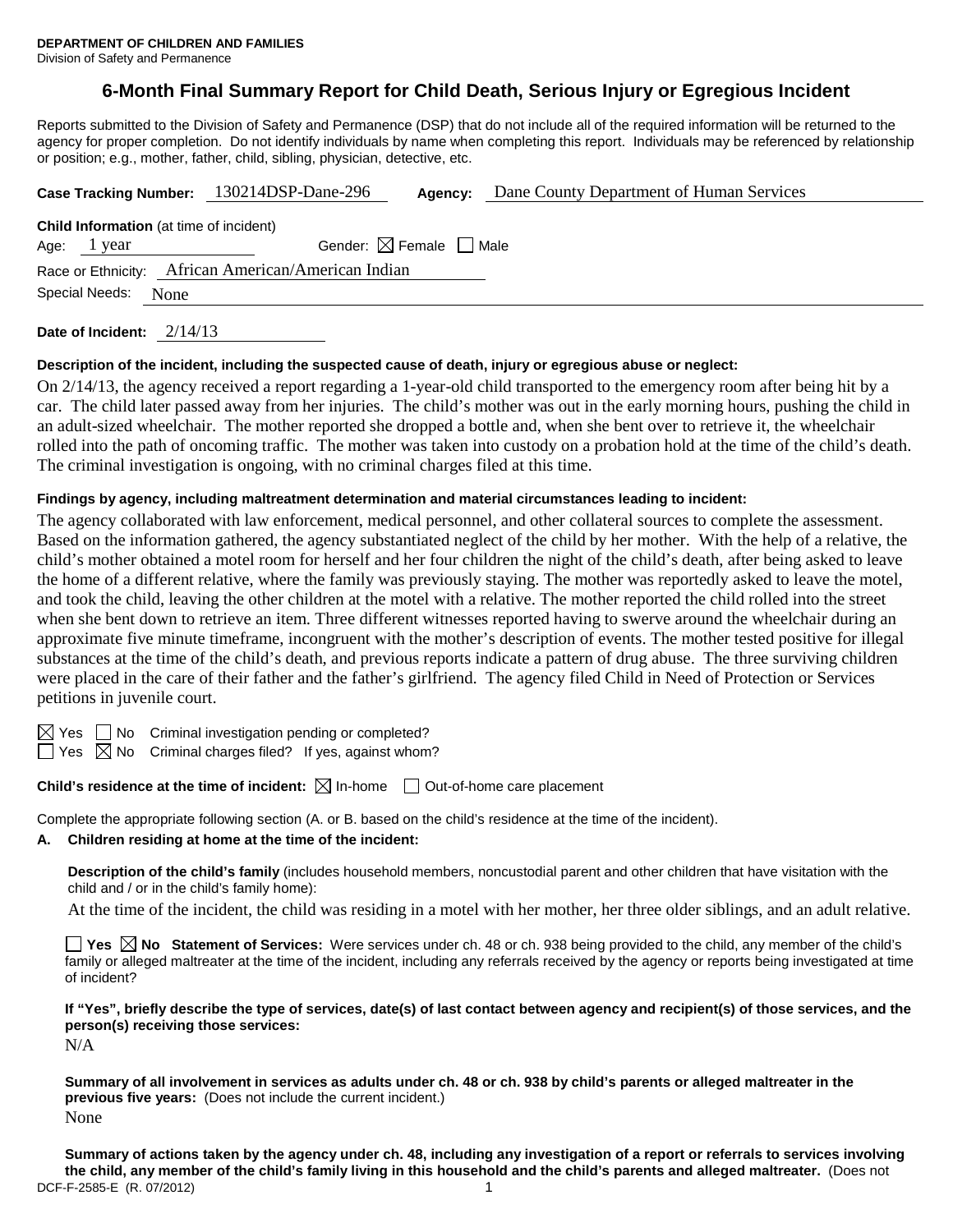include the current incident.)

(Note: Screened out reports listed in this section may include only the date of the report, screening decision, and if a referral to services occurred at Access. Reports that do not constitute a reasonable suspicion of maltreatment or a reason to believe that the child is threatened with harm are not required to be screened in for an initial assessment, and no further action is required by the agency.)

2/24/10-Report with concerns of unborn child abuse was screened in and assessed by another county. The mother tested positive for multiple illegal and prescription substances (not prescribed to the mother) while pregnant. The concerns were unsubstantiated and the family was given information regarding local resources.

9/16/10-Report with concerns the mother tested positive for multiple substances after delivering her baby (child's now 2 year-old brother). This report was assessed by another county and found the mother's explanation regarding the substances found in her system could not be corroborated by medical professionals. The family moved to another community during the assessment timeframe. Neglect was unsubstantiated.

## 6/14/11-Report Screened out.

2/24/12-Report with concerns the children were left unattended in a running vehicle were screened in and assessed in another county. The worker made contact with the mother on the day of the incident, but she was uncooperative with the assessment process. The concerns were unsubstantiated.

5/1/12-Report screened out.

5/8/12-Report screened out.

6/21/12-Child Welfare Report with concerns regarding truancy was opened. A Juvenile in Need of Protection or Services (JIPS) petition was dismissed when it was learned the family moved to a different county.

10/17/12-Report screened out.

#### **Summary of any investigation involving the child, any member of the child's family and alleged maltreater conducted under ch. 48 or ch. 938 and any services provided to the child and child's family since the date of the incident:**

The agency screened in and assessed the allegation of neglect which resulted in the child's death. Neglect to the child by the mother was substantiated. The agency placed the three surviving children with their father and his girlfriend. Child in Need of Protection or Services petitions were filed in juvenile court and the case was transferred for ongoing case management services.

## **B. Children residing in out-of-home (OHC) placement at time of incident:**

## **Description of the OHC placement and basis for decision to place child there:**

## **Description of all other persons residing in the OHC placement home:**

**Licensing history:** Including type of license, duration of license, summary of any violations by licensee or an employee of licensee that constitutes a substantial failure to protect and promote the welfare of the child.

## **Summary of any actions taken by agency in response to the incident:** (Check all that apply.)

| $\boxtimes$ | Screening of Access report                           | Attempted or successful reunification             |
|-------------|------------------------------------------------------|---------------------------------------------------|
|             | Protective plan implemented                          | Referral to services                              |
|             | Initial assessment conducted                         | Transportation assistance                         |
|             | Safety plan implemented                              | Collaboration with law enforcement                |
|             | Temporary physical custody of child                  | Collaboration with medical professionals          |
| $\boxtimes$ | Petitioned for court order / CHIPS (child in need of | Supervised visitation                             |
|             | protection or services)                              | Case remains open for services                    |
|             | Placement into foster home                           | Case closed by agency                             |
|             | Placement with relatives                             | Initiated efforts to address or enhance community |
|             | Ongoing Services case management                     | collaboration on CA/N cases                       |
|             |                                                      | Other (describe):                                 |
|             |                                                      |                                                   |

## **FOR DSP COMPLETION ONLY:**

# **Summary of policy or practice changes to address issues identified during the review of the incident:**

Under the Child Welfare Disclosure Act (Section 48.981(7)(cr), Stats.), the Department of Children and Families' (DCF) Division of Safety and Permanence (DSP) completed an initial review of the agency's practice for each case reported under the Act. A further practice review has been completed for case 130214DSP-Dane-296. As a result of this review process, the agency implemented steps to improve the consistency and quality of safety assessment and decision-making practice.